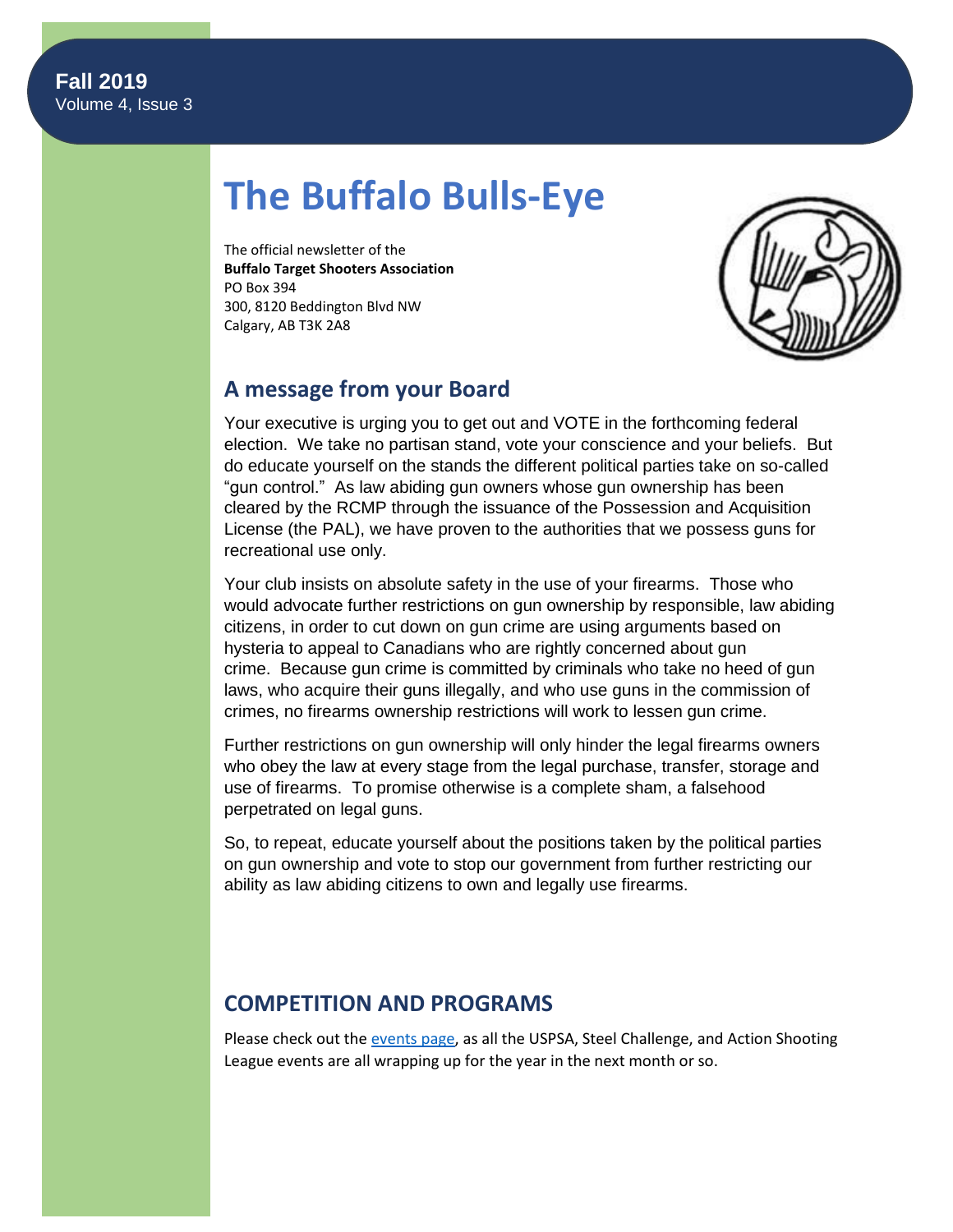BTSA on the Web: [www.btsa.ca](http://www.btsa.ca/)

For general queries, email: [info@btsa.ca](mailto:info@btsa.ca)

For membership queries, email: [membership@btsa.ca](mailto:membership@btsa.ca)

#### IMPORTANT

All communication from the Club to our members is via email and our website.

Please note any changes in mailing address and email contact information must be updated through your login.

If you have issues updating your profile, please email; [memberships@btsa.ca](mailto:memberships@btsa.ca)

APRA on the Web: [www.albertarifle.com](http://www.albertarifle.com/)

# **COMMITTEE REPORTS**

#### **Black Badge courses**

We had 52 students in 2019, 17 of which are BTSA members, and 2 others Swiss members. Approximately 25,000 rounds sent downrange.

## **RANGE ACCESS AND MAINTENANCE**

There will be large scale grading and surfacing work in the next month if the weather holds. Please watch the calendar carefully for any range closures.

## **MEMBERSHIP & WEBSITE**

We are drawing 2019 memberships to a close before the end of September as it is increasingly more difficult to offer orientations to new members with the unfavourable weather and limited daylight hours for weekday offerings.

# **An important Message about our auditory health;**

## **Hearing Loss in Adults: Things to consider for shooters**

by Dr. Carrie Scarff, PhD Audiologist Fall 2019

Strict guidelines are in place for protecting your ears when shooting. Many people are unaware of the background behind why this is so important. Here are the reasons why:

Our hearing system is complex and delicate. We hear sound because it travels down our ear canal, vibrates our eardrum and tiny ear bones, and finally vibrates the tiny hair cells in our inner ear. These tiny hairs send a message to our brain which tells us what kind of sound we are hearing. The tiny hairs are delicate. They wear down over time from natural aging but also from loud sustained or repeated noise. In fact, when they are exposed to loud noise, they become permanently damaged, and we can experience long term hearing loss just as we do from aging.

Hearing loss affects many aspects of our lives. Once we have it, it is permanent. Unfortunately, once hearing loss occurs, there is evidence that the gray matter of our brain atrophies significantly approximately 4.5 years if left without the proper treatment. This means that even if we provide the proper sounds to the ear, after a certain point in time, this will no longer help because there are fewer cells to receive the auditory input correctly (Lin et al., 2014, John Hopkins Medical Centre).